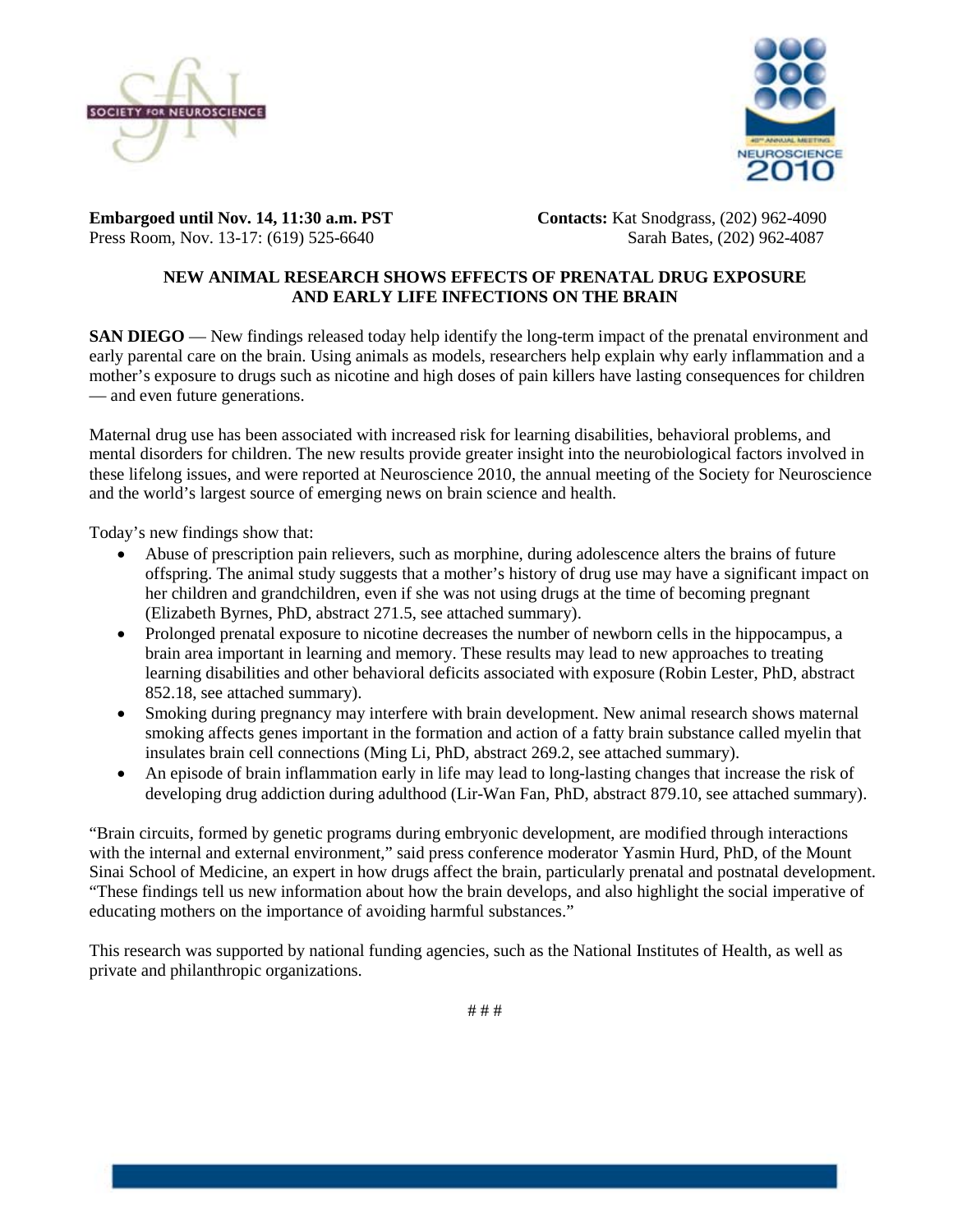### **Abstract 271.5 Summary**

**Lead author: Elizabeth Byrnes, PhD** (508) 839-7986 Tufts University [elizabeth.byrnes@tufts.edu](mailto:elizabeth.byrnes@tufts.edu) North Grafton, Mass.

### **Morphine Abuse During Adolescence Has Multigenerational Effects on Brain**

*Animal study suggests mother's previous drug abuse can have significant impact on her children and grandchildren* 

Abuse of prescription pain relievers, such as morphine, during adolescence alters the brains of future offspring, a new animal study found. The research was presented at Neuroscience 2010, the annual meeting of the Society for Neuroscience and the world's largest source of emerging news about brain science and health.

"Abuse of prescription pain relievers among adolescents — girls as well as boys — is a growing concern," said Elizabeth Byrnes, PhD, of Tufts University. "Unfortunately, the long-term consequences of female adolescent drug use, particularly on future children, are unknown. Our findings suggest that a mother's history of drug use may have a significant impact on her children and grandchildren, even if the woman was not using drugs at the time she got pregnant."

For this study, female rats were given morphine for 10 days during adolescence. The doses were similar to what an abuser of prescription narcotics might use. After a drug-free period, the females were mated with healthy males, and the first and second generation offspring were subsequently studied when they reached adulthood.

First generation male adult offspring demonstrated decreased sensitivity to the drug quinpirole, a chemical that mimics the reward chemical dopamine in the brain. They also found this same effect in the second generation male offspring.

Disruption of dopamine is associated with addiction and psychiatric disorders. "Our model could be used to help determine how substance abuse and other reward-related disorders are passed down through several generations," said Byrnes. "We are currently examining changes in the expression of particular genes in both the mother and her offspring to determine how these effects are transmitted," she said.

Research was supported by the National Institute on Drug Abuse.

Scientific Presentation: Sunday, Nov. 14, 1–2 p.m., Halls B–H

271.5, Multigenerational effects of morphine exposure on the mesolimbic dopamine system **E. M. BYRNES**, N. L. JOHNSON, L. M. CARINI; Tufts Univ. Cummings Sch. Vet Med., North Grafton, MA

TECHNICAL ABSTRACT: Familial transmission of drug abuse liability has been described in the human literature for years. Heritability estimates of substance abuse range from 0.4 to 0.6 depending upon the substance in question and the severity of the abuse. One frequent target in addiction genetics is the Dopamine D2 Receptor (D2). This emphasis is in part due to the critical role of mesolimbic dopamine in addiction processes. We have conducted a series of studies in rats to determine the influence of maternal morphine exposure occurring prior to pregnancy on adaptations in the mesolimbic dopamine system in both the F1 and F2 generation. Morphine exposure consisted of a 10 day, escalating dose regimen (5-25 mg/kg), with allometric scaling used to approximate human use. All females were at least 3 weeks post-withdrawal prior to mating. Using the D2/D3 agonist quinpirole in a sensitization model, we observed significant transgenerational effects of maternal exposure. Moreover, the direction of these effects was dependent upon the age at which the female was exposed. Specifically, offspring of females exposed during adolescent development demonstrated significantly reduced sensitization while offspring of females exposed as adults demonstrated enhanced sensitization. Similar effects were observed in the F2 generation. Significant alterations in D2 receptor mRNA expression in the nucleus accumbens were also observed suggesting a shift in both the number and function of D2 receptors in the mesolimbic dopamine system. Thus, maternal drug history in the absence of any in utero exposure may be a critical factor in familial transmission of drug abuse liability. Moreover, given the role of the mesolimbic dopamine system in natural rewards, maternal drug history may also influence any number of other reward-related behaviors.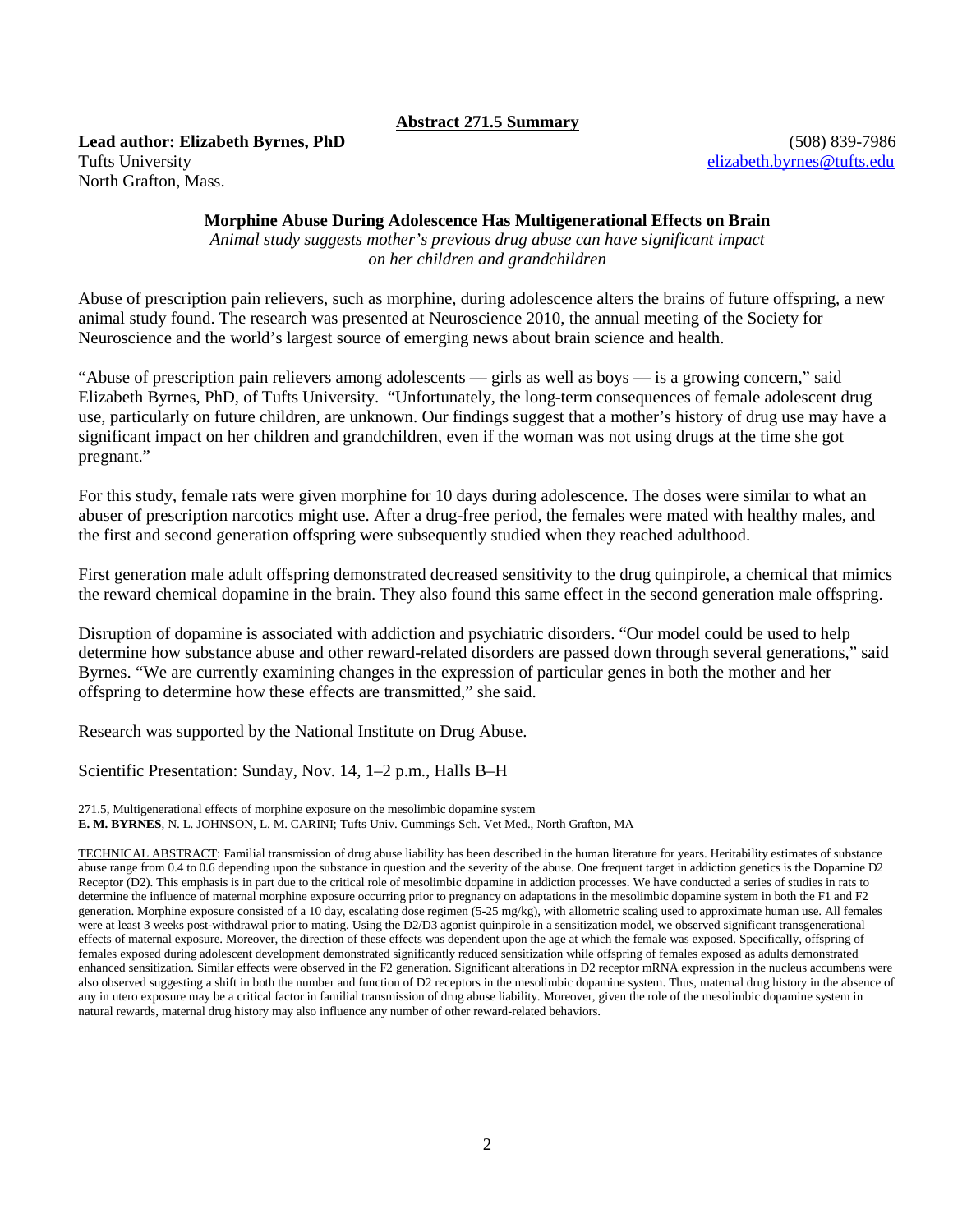### **Abstract 852.18 Summary**

### **Senior author: Robin Lester, PhD** (205) 934-4485

University of Alabama at Birmingham rlester and the state of the state of the state of the state of the state of the state of the state of the state of the state of the state of the state of the state of the state of the s Birmingham, Ala.

### **Prenatal Exposure to Nicotine Affects Stem Cells in Hippocampus**

*Preliminary study may explain increased risk of learning disabilities among children whose mothers smoked during pregnancy* 

Prolonged prenatal exposure to nicotine decreases the number of newborn cells in the hippocampus, a brain area important in learning and memory, according to preliminary research presented at Neuroscience 2010, the annual meeting of the Society for Neuroscience and the world's largest source of emerging news about brain science and health. The study offers a neurobiological explanation for why the children of women who smoke during pregnancy are at an increased risk of developing learning disabilities.

"Previous research has shown that nicotine, cocaine, and other addictive drugs decrease the number of newborn cells in adults. Our research suggests that these effects may be even more dramatic in newborn animals," said Robin Lester, PhD, of the University of Alabama at Birmingham, who directed the study. "These findings provide further warnings to expectant mothers that they should seek help in refraining from smoking during pregnancy," Lester said.

To mimic the conditions of moderate to heavy smoking in a pregnant mother, Lester and his colleagues treated pregnant rats with nicotine through an implanted mini-pump, which acts similarly to a nicotine patch. The researchers then counted the number of newborn cells in the offsprings' dentate gyrus, a section of the hippocampus known to contain neuronal stem cells. They also monitored synaptic plasticity — the reorganization of neural pathways considered essential to learning.

"We found a reduced number of dividing stem cells and altered plasticity in the newborn animals exposed to nicotine," Lester said. These findings may lead to new approaches to treating learning disabilities and other behavior deficits associated with prenatal nicotine exposure.

Research was supported by a United States Public Service Grant and the Evelyn F. McKnight Brain Institute.

Scientific Presentation: Wednesday, Nov. 17, 2–3 p.m., Halls B–H

852.18, Neurogenesis and LTP is altered in the rat dentate gyrus after chronic gestational exposure to nicotine S. HYMAN<sup>1</sup>, A. KIDWELL<sup>2</sup>, **R. A. J. LESTER<sup>1</sup>**; <sup>1</sup>Neurobio., <sup>2</sup>Univ. of Alabama In Birmingham, Birmingham, AL

TECHNICAL ABSTRACT: More than 20 percent of pregnant women in the United States smoke, despite FDA warnings that smoking during pregnancy is associated with a number of negative outcomes. Long-term effects of this behavior on the offspring include: a higher rate of drug abuse during adolescence and learning disabilitiesi. Here we evaluate how neuronal stem cells and synaptic plasticity in the dentate gyrus may be affected after gestational exposure to nicotine. Pregnant dams were implanted with osmotic minipumps on gestational day 4 with either saline or a moderate to high dose of nicotine [6mg/kg/day] for the duration of gestation and through post-natal day10 (PN 10). ii This time period after birth is analogous to the third trimester in human gestation. After injection of pups on PN 10 with BrdU we show that the rate of neurogenesis, as reported by BrdU activity, decreases after gestational exposure to nicotine by 75 +/- 20 percent (s.e.m.;  $n = 3$  saline;  $n = 5$  nicotine) in PN 10 animals. The rate of survival for these stem cells is the same however, in both groups, over a four-day period [saline = 45] percent +/- 20 (s.e.m.; n = 3), nicotine = 37 percent +/- 20 (s.e.m.; n = 5)]. This change in neurogenesis rate is accompanied by an increase in synaptic activity as measured by a shift to the left on extracellular input-output curves; in addition to a decrease in LTP threshold. A decrease in LTP threshold was determined by a decrease in the number of stimuli necessary for LTP induction. Both the changes in excitability and neurogenesis in the dentate gyrus may contribute to the observed behavioral changes in the offspring of pregnant rats exposed to nicotine. i Abdel-Rahman, A, Dechkovskaia, AM, Sutton, JM, Chen WC, Guan X, Khan WA, Abou-Donia MB (2005) Maternal exposure of rats to nicotine via infusion during gestation produces neurobehavioral deficits and elevated expression of glial fibrillary acidic protein in the cerebellum and CA1 subfield in the offspring at puberty Toxicology 209:245-261 ii Fewell, JE, Smith, FG, Ng, VKY. (2001) Threshold level of Maternal Nicotine that Impairs Protective Responses of Newborn Rats to Intermittent Hypoxia. J Appl Physiol 90: 1968 -76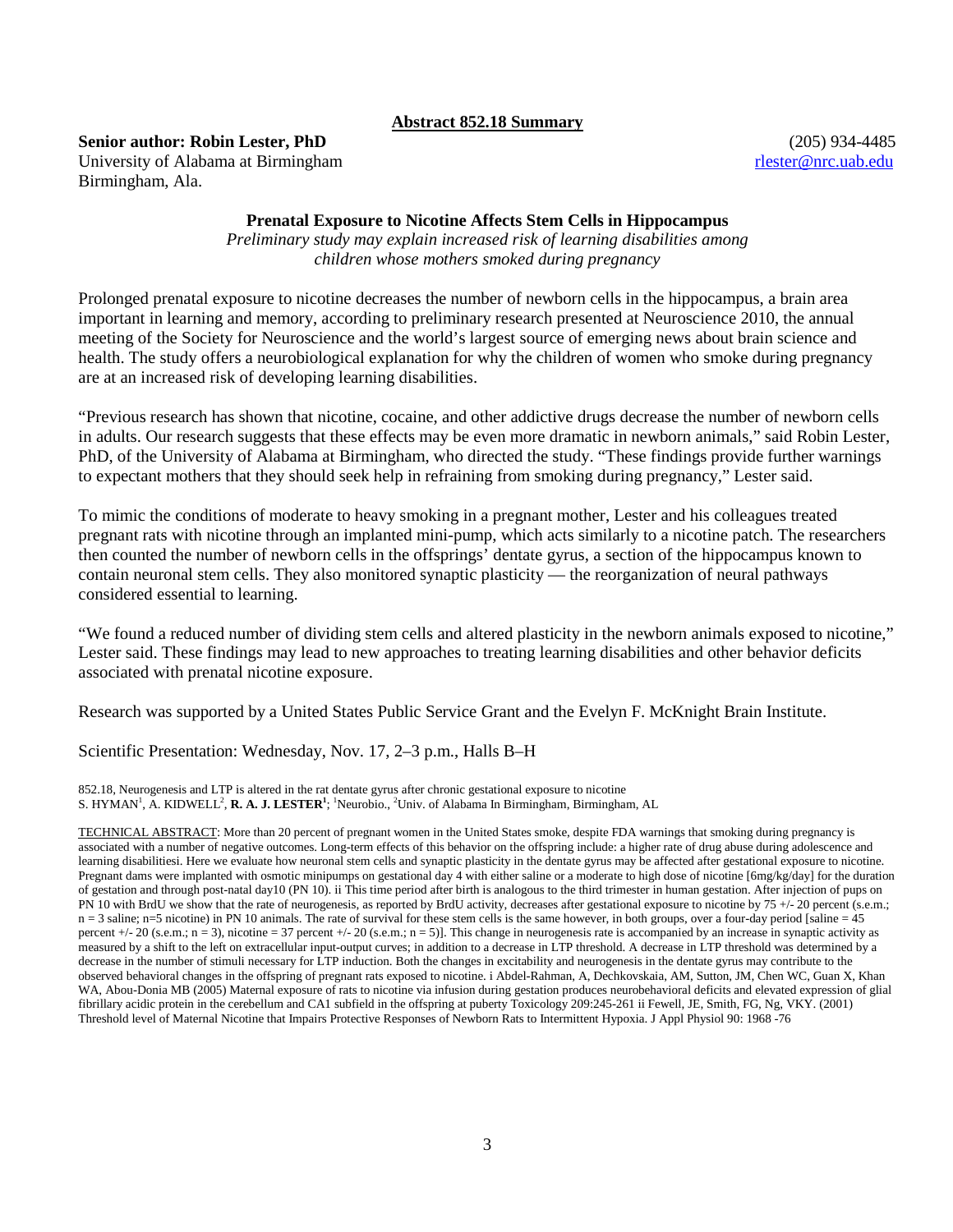#### **Abstract 269.2 Summary**

**Senior author: Ming Li, PhD** (434) 243-0566

University of Virginia method of Virginia method of Virginia.edu method of virginia.edu method of Virginia.edu Charlottesville, Va.

### **Smoking During Pregnancy Affects Myelin Genes in Offspring**

*Problems with brain cell "insulation" may explain increased risk of psychiatric disorders among children whose mothers smoked during pregnancy* 

Smoking during pregnancy may interfere with brain development. New animal research shows maternal smoking affects genes important in the formation and action of a fatty brain substance called myelin that insulates brain cell connections. The research was presented at Neuroscience 2010, the annual meeting of the Society for Neuroscience and the world's largest source of emerging news about brain science and health.

The finding may explain why the children of mothers who smoked during pregnancy are more likely to develop attention deficit hyperactivity disorder, depression, autism, drug abuse, and other psychiatric disorders. "Myelin deficits have been previously observed in adults with various psychiatric disorders," said Ming Li, PhD, of the University of Virginia, who directed the study. "Our findings suggest that abnormal myelination may also contribute to the psychiatric disorders associated with maternal smoking," Li said.

The study found that when rats were given nicotine during pregnancy, their offspring showed changes in myelin genes in specific regions of their brain's limbic system — structures involved with emotion. The effect was strongest in the prefrontal cortex, a brain region important for decision-making.

The researchers also identified sex differences in nicotine's effects. Myelin-related genes increased in the prefrontal cortex of the male offspring, but decreased in the females. The opposite was observed in the hypothalamic paraventricular nucleus, a brain region involved in the regulation of stress and appetite, among other functions.

"These findings suggest that maternal smoking may affect daughters and sons differently," Li said.

Research was supported by the National Institute on Drug Abuse.

Scientific Presentation: Sunday, Nov. 14, 2–3 p.m., Halls B–H

269.2, Prenatal nicotine exposure modifies expression of myelin-related genes in the limbic system of adolescent rats in a brain region- and sex- dependent manner J. CAO<sup>1</sup>, J. B. DWYER<sup>3</sup>, F. M. LESLIE<sup>3.4</sup>, M. D. LI<sup>2</sup>; <sup>1</sup>Dept. of Psychiatry & Neurobehavioral Sciences, Univ. of Virginia, CHARLOTTESVILLE, VA; <sup>2</sup>Dept. of Psychiatry & Neurobehavioral Sciences, Univ. of Virginia, Charlottesville, VA; <sup>3</sup>Pharmacol., <sup>4</sup>Anat. & Neurobio., Univ. of California, Irvine, Irvine, CA

TECHNICAL ABSTRACT: Maternal smoking during pregnancy (MS) has long-lasting neurobehavioral effects on the offspring. Many MS-associated psychiatric disorders begin or change symptomology during adolescence, a period of continuous development of the central nervous system. Most of these disorders are thought to be mediated by dysfunction of the limbic system, a collection of brain nuclei that mature during adolescence. Given that deficits in central myelination are convergently observed in many psychiatric disorders, we hypothesized that myelin is impaired by gestational treatment with nicotine (GN), the major psychoactive component in tobacco, in adolescent limbic system. Pregnant Sprague Dawley rats were treated with nicotine (3 mg/kg/day) or saline via osmotic minipumps from gestational days 4 to 18. Both male and female offspring were sacrificed on postnatal day 35, and five limbic brain regions, including prefrontal cortex (PFC), hypothalamic paraventricular nucleus (PVN), caudate putamen (CPu), nucleus accumbens (NAc) and the amygdala (AMY) were dissected. Twentynine myelin genes, including those encoding major myelin proteins, lipid-related enzymes and transcriptional factors, were assayed with quantitative RT-PCR array. We found that GN significantly modified myelin gene expression in a brain region dependent manner. Specifically, we found that more genes were altered in the PFC compared to other brain regions, while AMY showed the least response to GN. In the striatum, more genes were changed in the CPu as compared to NAc. Further, we detected striking sex differences in each brain region. In the PFC, myelin genes were significantly upregulated by GN in males, but downregulated in females. In contrast, myelin genes in the PVN were downregulated in males but upregulated in females. In the AMY, only seven genes were significantly upregulated in females while none of them were changed in males. In the striatum, most myelin genes were upregulated in both males and females, with more genes affected in males. Taken together, we conclude that GN impaired myelination in a brain region- and sex-dependent way. Abnormal myelination may contribute to MS-linked psychiatric disorders. Furthermore, the substantial and long-lasting changes by the low dose of nicotine imply that nicotine replacement therapy during pregnancy may carry many of the same risks to the offspring as does MS.